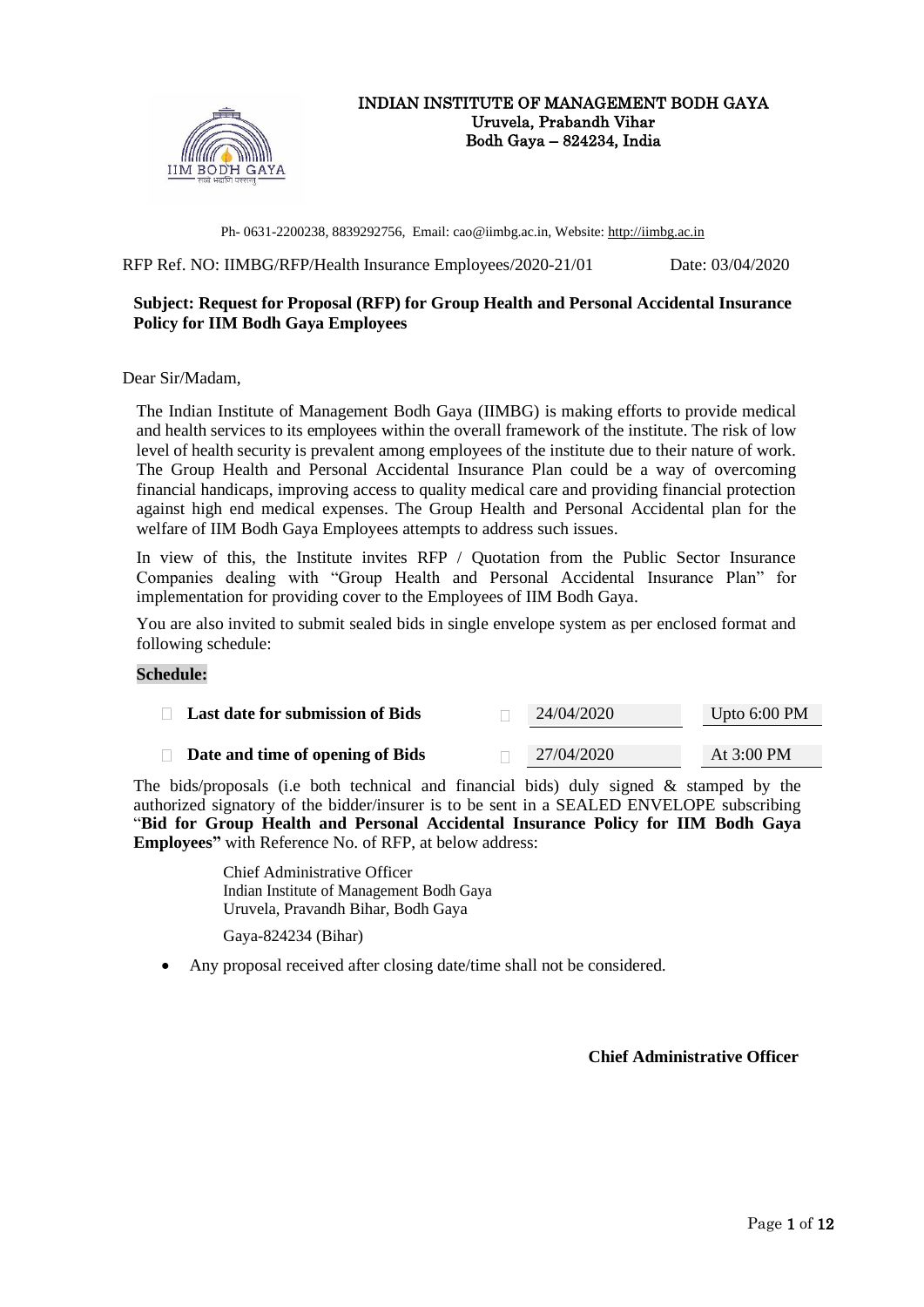**1. The details of approximate strength to be covered and sum insured (SI) are given below:**

| <b>Sr No</b> | <b>Category of Employees</b> |
|--------------|------------------------------|
|              | Category A                   |
|              | Category B                   |
|              | Category C                   |

| $TARI.E - R$ |                                  |                                    |                                       |  |  |  |  |
|--------------|----------------------------------|------------------------------------|---------------------------------------|--|--|--|--|
|              | <b>Sr.No</b> Category            | <b>Approx. Member</b><br>Strength* | <b>Sum Insured (SI)</b><br>per member |  |  |  |  |
| -01          | Employee<br>(+ their Dependents) | 106                                | Rs. $5,00,000/$ -                     |  |  |  |  |

\* Strength of members may increase or decrease in due course of time due to joining / leaving of employees, if any.

Total No of Lives (Incl. dependents of employees) as on 03/04/2020: (Approx.)

|              | $TABLE - C$                                |                              |              |              |    |                           |   |                  |
|--------------|--------------------------------------------|------------------------------|--------------|--------------|----|---------------------------|---|------------------|
|              | <b>EMPLOYEE &amp; DEPENDENTS STRENGTH*</b> |                              |              |              |    |                           |   |                  |
| Age          |                                            | <b>No of Primary Members</b> |              |              |    | <b>No of Dependents</b>   |   |                  |
| <b>Band</b>  |                                            | (Category wise)              |              |              |    | (Employees Category wise) |   |                  |
|              | A                                          | B                            | C            | <b>Total</b> | A  | B                         | C | <b>Total</b>     |
| $0 - 25$     |                                            |                              |              |              | 18 | 9                         | 2 | 29               |
| $26 - 30$    |                                            |                              |              | $\mathbf{2}$ | 3  |                           |   | $\boldsymbol{4}$ |
| $31 - 35$    | 13                                         | 6                            |              | 20           | 6  |                           | 2 | 8                |
| $36 - 40$    | 5                                          |                              |              | 7            | 2  |                           |   | $\mathbf{2}$     |
| $41 - 45$    | 4                                          |                              |              | 4            |    |                           |   |                  |
| $46 - 50$    |                                            |                              |              |              |    |                           |   |                  |
| $51 - 55$    |                                            |                              |              |              |    | $\overline{2}$            |   | 2                |
| 56-60        |                                            |                              |              | 1            |    | 4                         |   | 6                |
| $61-65$      |                                            |                              |              |              | ¬  | $\overline{c}$            |   | 10               |
| Above 65     |                                            |                              |              |              | 4  | 4                         |   | 8                |
| <b>Total</b> | 26                                         | 8                            | $\mathbf{2}$ | 36           | 42 | 20                        | 6 | 70               |

# **2. Details of Coverage and Benefit Required under proposed policy:**

| i.   | Type of Policy (Floater/Individual):    | Family floater for Employees and their<br>dependent family members declared as per<br>rule.                                                                                                                                                                  |
|------|-----------------------------------------|--------------------------------------------------------------------------------------------------------------------------------------------------------------------------------------------------------------------------------------------------------------|
| ii.  | Sum Insured Band                        | Rs. 5,00,000/- for employees and their<br>dependent family members.                                                                                                                                                                                          |
| iii. | Period of Policy                        | Initially for a period of one year. Renewal<br>of policy extendable on mutual agreeable<br>terms and conditions maximum up to three<br>years subject to satisfactory performance of<br>the insurer and approval of the competent<br>authority IIM Bodh Gaya. |
| iv.  | Corporate Buffer Insurance Coverage     | Up to Rs. $25,00,000/$ -.                                                                                                                                                                                                                                    |
| V.   | In-Patient Treatment including Critical | To be covered fully                                                                                                                                                                                                                                          |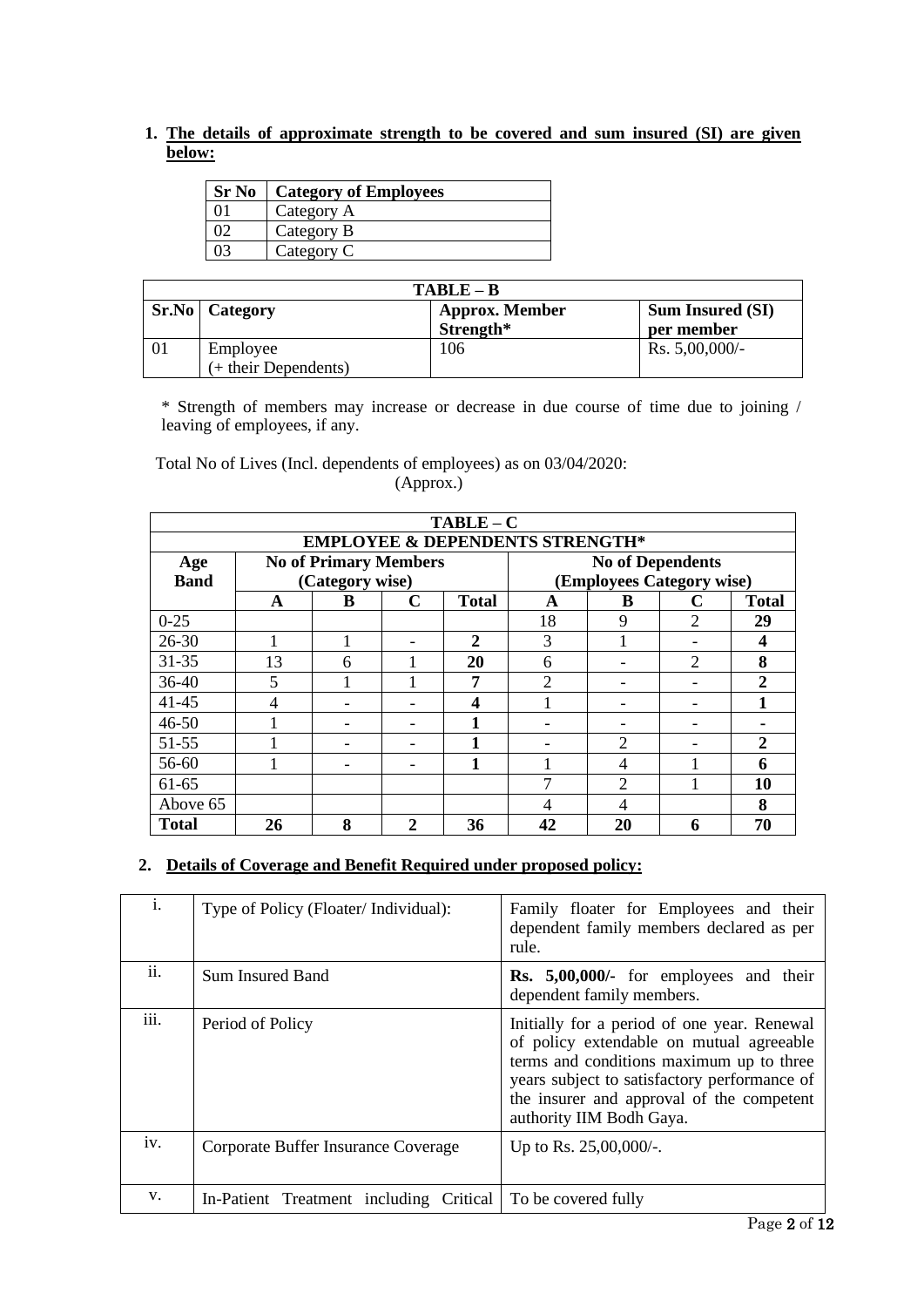|        | Illness, Surgery and Treatment:                                                                                                                                                                                                      |                                                                                                                                                                                                                                                                                              |
|--------|--------------------------------------------------------------------------------------------------------------------------------------------------------------------------------------------------------------------------------------|----------------------------------------------------------------------------------------------------------------------------------------------------------------------------------------------------------------------------------------------------------------------------------------------|
| vi.    | Day Care Treatment:<br>(Surgeries/Treatments/procedures<br>which<br>require less than 24 hours hospitalization<br>inpatient due to<br>subsequent<br>an<br>as<br>advancement in technology)                                           | To be covered fully                                                                                                                                                                                                                                                                          |
| vii.   | of<br>&<br>Reimbursement<br>Pre<br>Post<br>Hospitalization Expenses:                                                                                                                                                                 | 30 Days Pre-Hospitalization expenses & 60<br>Days Post-Hospitalization expenses are to<br>be covered fully                                                                                                                                                                                   |
| viii.  | Domiciliary Hospitalization                                                                                                                                                                                                          | To be covered fully                                                                                                                                                                                                                                                                          |
| ix.    | Waiting period of 30 days                                                                                                                                                                                                            | To be waived fully                                                                                                                                                                                                                                                                           |
| х.     | Waiting period of 1 year, 2 years, 3 years<br>and 4 years                                                                                                                                                                            | To be waived fully                                                                                                                                                                                                                                                                           |
| xi.    | Pre-existing Diseases:                                                                                                                                                                                                               | be covered fully; all pre-existing<br>To<br>diseases will be covered from day one/<br>inception of the policy                                                                                                                                                                                |
| xii.   | Maternity Benefit and New Born Baby:                                                                                                                                                                                                 | To be covered fully:<br>Nine months waiting period is waived off<br>and new born baby is covered from Day 1.<br>If life threatening complication to mother<br>and/or fetus arises requiring hospitalization<br>during any stage of pregnancy, then overall<br>family sum insured will apply. |
| xiii.  | Co-Payment                                                                                                                                                                                                                           | No Co-Payment is allowed                                                                                                                                                                                                                                                                     |
| xiv.   | Cashless facility in Network Hospitals<br>Reimbursement in Non-network<br>and<br>Hospitals                                                                                                                                           | As applicable                                                                                                                                                                                                                                                                                |
| XV.    | Hospitalization<br>expenses<br>of<br>Organ<br>donor's Treatment in case of Organ<br>Transplant                                                                                                                                       | To be covered fully                                                                                                                                                                                                                                                                          |
| xvi.   | Surgeon, Doctor, Anesthetist, medical<br>practitioner, Consultants special fees per<br>illness                                                                                                                                       | No restriction                                                                                                                                                                                                                                                                               |
| xvii.  | Anesthesia, Blood, Oxygen, OT Charges,<br>Surgical Appliances, Medicines, Drugs,<br>Diagnostic Material, X-Ray & Dialysis,<br>Chemotherapy, Radiotherapy, cost of<br>Pacemaker, Artificial Limbs and cost of<br>stent & Implant etc. | No restriction                                                                                                                                                                                                                                                                               |
| xviii. | Personal Accidental Insurance                                                                                                                                                                                                        | Accidental Death Insurance, Permanent<br>Total Disability, Partial Total Disability<br>must be covered.                                                                                                                                                                                      |
| xix.   | Sub<br>Limits<br>Medical<br>on<br>Expenses/Illness/Surgeries/Procedures                                                                                                                                                              | No Disease wise sub-limit is allowed                                                                                                                                                                                                                                                         |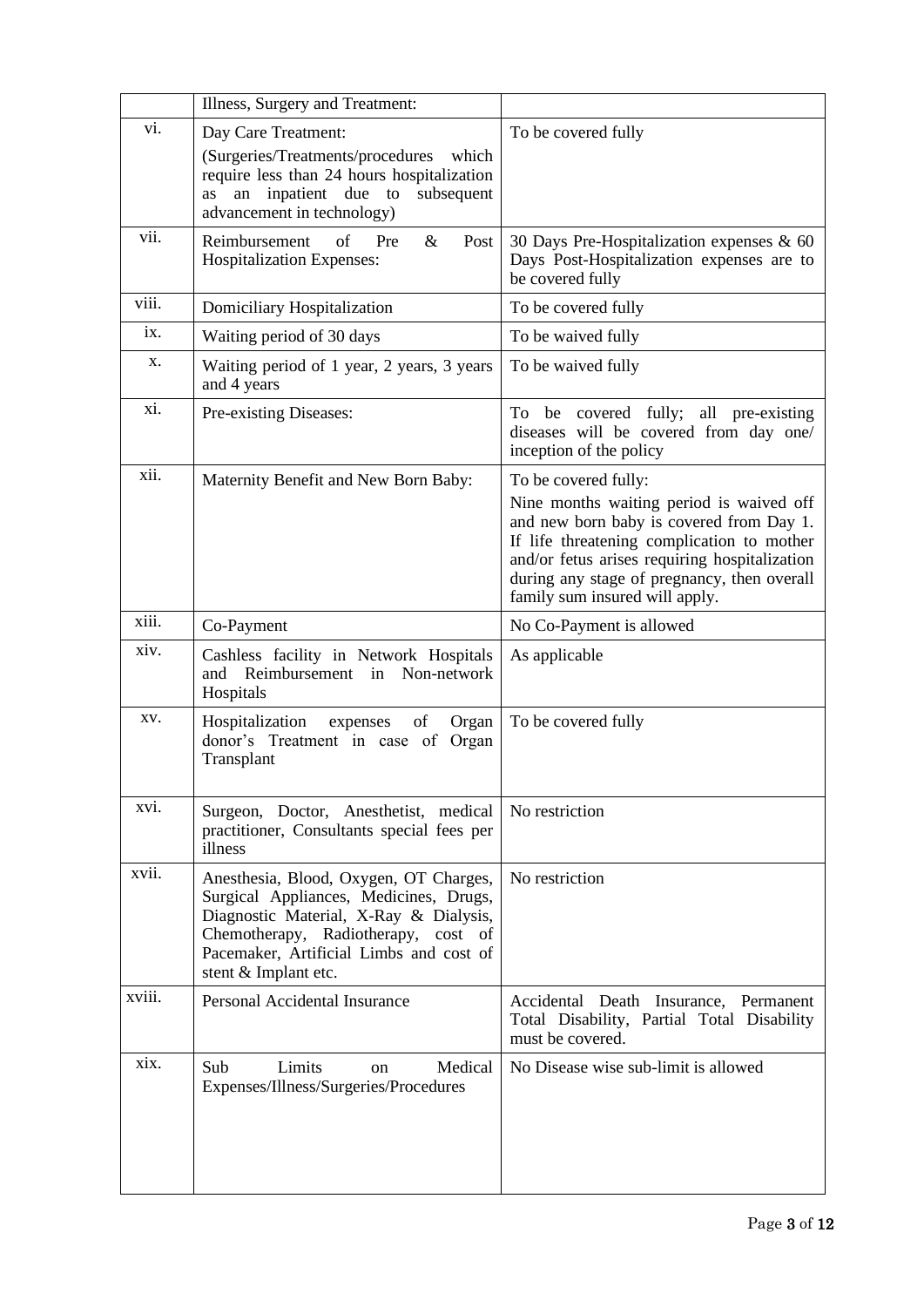| XX.   | Sub- limits on Room Rent, boarding, nursing expenses and Intensive Care Unit<br>(ICU) / Intensive Cardiac Care Unit (ICCU) expenses as provided by the Hospital. |                                                                                                                                                                                                       |              |                                 |               |                                                                          |                                                                                                                                                                                                                                                                                                                               |  |
|-------|------------------------------------------------------------------------------------------------------------------------------------------------------------------|-------------------------------------------------------------------------------------------------------------------------------------------------------------------------------------------------------|--------------|---------------------------------|---------------|--------------------------------------------------------------------------|-------------------------------------------------------------------------------------------------------------------------------------------------------------------------------------------------------------------------------------------------------------------------------------------------------------------------------|--|
|       |                                                                                                                                                                  | per following table:                                                                                                                                                                                  |              |                                 |               |                                                                          | Room Rent, boarding and nursing expenses as provided by the Hospital must be as                                                                                                                                                                                                                                               |  |
|       |                                                                                                                                                                  |                                                                                                                                                                                                       | <b>Sr No</b> | Category of<br><b>Employees</b> |               | Ward<br><b>Entitlement</b>                                               |                                                                                                                                                                                                                                                                                                                               |  |
|       |                                                                                                                                                                  |                                                                                                                                                                                                       | 01           | Category A                      |               | Private Ward                                                             |                                                                                                                                                                                                                                                                                                                               |  |
|       |                                                                                                                                                                  |                                                                                                                                                                                                       | 02           | Category B                      |               | Semiprivate Ward                                                         |                                                                                                                                                                                                                                                                                                                               |  |
|       |                                                                                                                                                                  |                                                                                                                                                                                                       | 03           | Category C                      |               | General Ward                                                             |                                                                                                                                                                                                                                                                                                                               |  |
|       | $\bullet$                                                                                                                                                        | actual.                                                                                                                                                                                               |              |                                 |               |                                                                          | Intensive Care Unit (ICU) / Intensive Cardiac Care Unit (ICCU) expenses as per                                                                                                                                                                                                                                                |  |
|       |                                                                                                                                                                  |                                                                                                                                                                                                       |              |                                 |               |                                                                          | Room rent will include charges for occupation of bed, diet for patient, charges of<br>water and electricity supply, linen charges, nursing charges and routine upkeeping.                                                                                                                                                     |  |
|       |                                                                                                                                                                  | which has attached toilet (lavatory and bath).                                                                                                                                                        |              |                                 |               |                                                                          | Private ward is defined as a hospital room where single patient is accommodated                                                                                                                                                                                                                                               |  |
|       |                                                                                                                                                                  |                                                                                                                                                                                                       |              |                                 |               |                                                                          | Semiprivate ward is defined as a hospital room where two or three patients are<br>accommodated, and which has attached toilet facilities and necessary furnishings.                                                                                                                                                           |  |
|       | $\bullet$                                                                                                                                                        |                                                                                                                                                                                                       |              |                                 |               | General ward is defined as a hall that accommodate four to ten patients. |                                                                                                                                                                                                                                                                                                                               |  |
|       |                                                                                                                                                                  |                                                                                                                                                                                                       |              |                                 |               |                                                                          | Normally the treatment in higher category of accommodation than the entitled<br>category is not permissible. However, in case of emergency when the entitled<br>category accommodation is not available, admission in immediate higher category<br>may be allowed till the entitled category accommodation becomes available. |  |
| xxi.  |                                                                                                                                                                  | Sub limit on charges of Ambulance                                                                                                                                                                     |              |                                 | respectively, | reasonably<br>medical facilities, or Hospital to home.                   | Ambulance service not exceeding 3%, 2% & 1%<br>of SI for Category - A, B & C Employees<br>and<br>medically<br>necessarily incurred for shifting any Insured<br>person to Hospital for admission in Ward or ICU,<br>or from one Hospital to another Hospital for better                                                        |  |
| xxii. |                                                                                                                                                                  | Other conditions:                                                                                                                                                                                     |              |                                 |               |                                                                          |                                                                                                                                                                                                                                                                                                                               |  |
|       | a)                                                                                                                                                               | the institute to the Insurer for engaging a TPA.                                                                                                                                                      |              |                                 |               |                                                                          | There shall be a dedicated helpline $(24 \text{ x}7)$ from the TPA of Insurance / In<br>house TPA available and the contact details including the name of contact<br>person, contact numbers and postal/email address, shall be furnished.<br>However In-house TPA will be preferred. No extra payment is to be made by       |  |
|       | The response time by the TPA at the time of admission shall be maximum up<br>b)<br>to 6 hours.                                                                   |                                                                                                                                                                                                       |              |                                 |               |                                                                          |                                                                                                                                                                                                                                                                                                                               |  |
|       | c)                                                                                                                                                               |                                                                                                                                                                                                       |              |                                 |               | 15 days after submission of names by IIM Bodh Gaya.                      | The Mediclaim ID cards of the members should be issued by the TPA within                                                                                                                                                                                                                                                      |  |
|       | d)                                                                                                                                                               | The scheme should have provision for addition/deletion of students on pro<br>rata basis. Midterm inclusion/deletion of members are allowed subject to the<br>confirmation of IIM Bodh Gaya Authority. |              |                                 |               |                                                                          |                                                                                                                                                                                                                                                                                                                               |  |
|       | e)                                                                                                                                                               | basis.                                                                                                                                                                                                |              |                                 |               |                                                                          | The mid joiner employee $\&$ declared dependents to be covered from day 1<br>(the date of joining) irrespective of immediate payment of premium (Addition<br>& Deletion to be declared for each month and within 15 days of succeeding<br>month). Premium for addition/deletion will be charged/refunded on pro rata          |  |
|       | f)                                                                                                                                                               | Any bonafide mistake of additions/deletions in monthly statement will be<br>rectified as per institute's records.                                                                                     |              |                                 |               |                                                                          |                                                                                                                                                                                                                                                                                                                               |  |
|       | g)                                                                                                                                                               | rejected straightway.                                                                                                                                                                                 |              |                                 |               |                                                                          | No sub-limit/disease wise sub-limit/hidden charges/broker/agent or any<br>service charges on medical bills are allowed under the proposed policy. Any<br>such conditions will not be entertained, and bids of such bidders will be                                                                                            |  |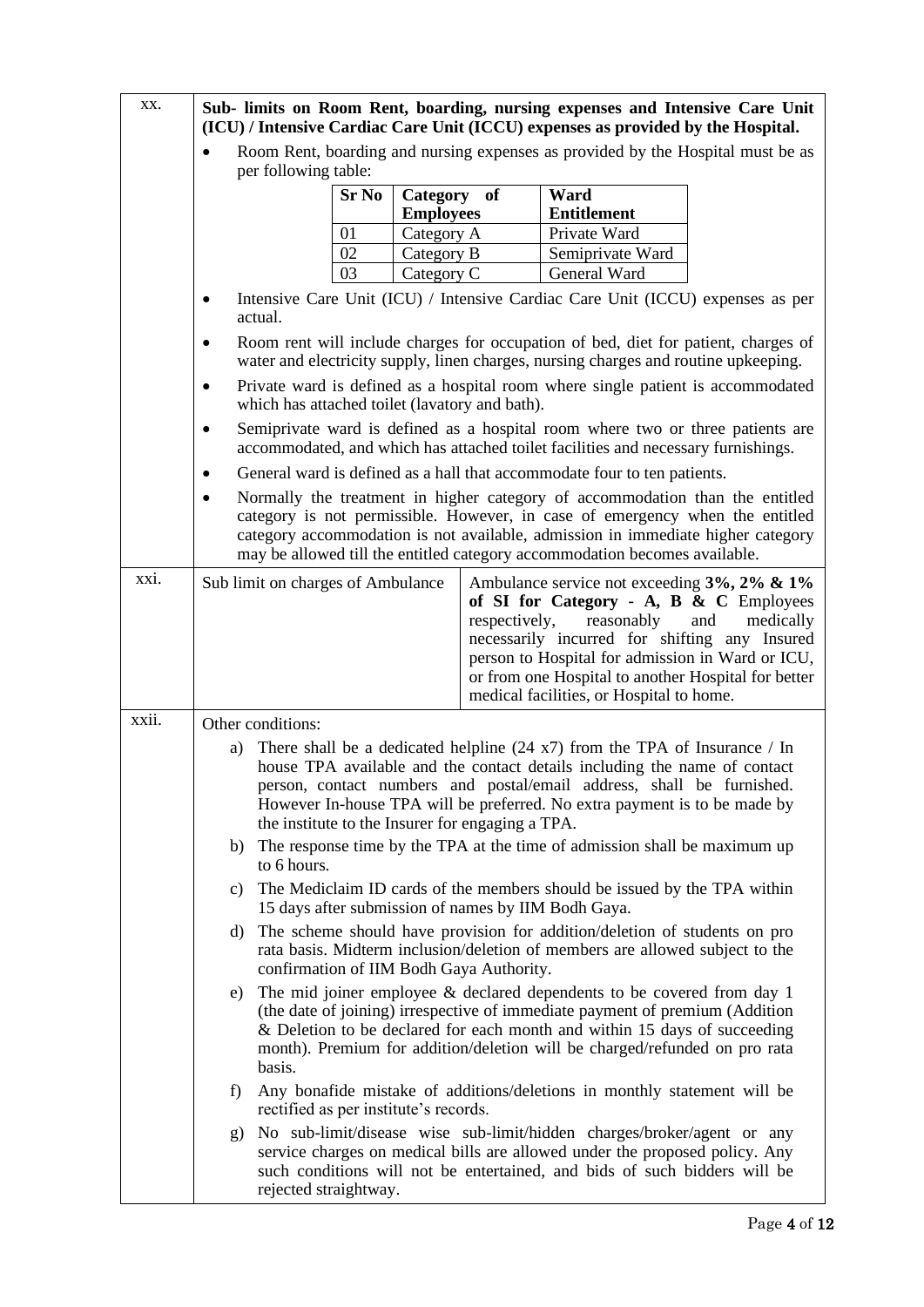| h)                     | Cashless Access Service: The insurer must ensure that all the members are<br>provided with adequate facilities so that they do not have to pay any deposits<br>at the commencement of the treatment or at the end of the period in the<br>network hospital of the Insurer subject to the allowable limit. In other cases,<br>all reimbursement of claim must be settled within 30 days of submission of<br>final bill. Query against the submitted bill if any must be raised within a week<br>by the TPA and no incremental queries are allowed after claim submission. |
|------------------------|--------------------------------------------------------------------------------------------------------------------------------------------------------------------------------------------------------------------------------------------------------------------------------------------------------------------------------------------------------------------------------------------------------------------------------------------------------------------------------------------------------------------------------------------------------------------------|
| i)                     | 100% of admissible claim should be reimbursed irrespective of treatment<br>taken in different zone within India.                                                                                                                                                                                                                                                                                                                                                                                                                                                         |
| j)                     | If there is any reimbursement to the employees/beneficiaries of the scheme,<br>the same should be paid directly to the employee within 10 days on receipt of<br>bills, the service provider shall be responsible for ensuring the smooth process.<br>In case of failure in settlement of claims within the time frame, the penalty<br>will be enforced as per Institute norms.                                                                                                                                                                                           |
| $\bf{k}$ )             | Submission of claims should be allowed up-to 30 days from the date of<br>discharge from the Hospital / Nursing Homes.                                                                                                                                                                                                                                                                                                                                                                                                                                                    |
| $\left  \right\rangle$ | Original Reports/papers are to be returned to the Institute/Employee after<br>claim settlement.                                                                                                                                                                                                                                                                                                                                                                                                                                                                          |
|                        | m) In case of any unsatisfactory service, suitable penalty as deemed fit to be<br>decided by the competent authority of IIM Bodh Gaya shall be levied after<br>issuing one-month notice/ giving chance to the service provider for<br>rectification.                                                                                                                                                                                                                                                                                                                     |
| n)                     | The service provider should provide quarterly Claim/Settlement MIS report<br>to the institute to monitor the same.                                                                                                                                                                                                                                                                                                                                                                                                                                                       |

# **3. Criteria to participate in the RFP:**

#### **3.1. Eligibility Criteria:**

- I. The bidder should be registered with the Insurance Regulatory Development Authority of India (IRDAI) and have valid license to carry out group health insurance and Personal Accidental policy in India. Copy of valid registration certificate and license issued by the competent authority is to be enclosed as proof.
- II. The bidder should have a registered Divisional Office / Branch Office in Bodh Gaya. Valid document in support of Divisional Office / Branch Office as well as the details of Point of Contract (POC) for the institute on behalf of the bidder is to be submitted by the bidder.
- III. The bidder should have valid PAN & GST registration number.
- IV. The bidder should have not been debarred/black listed/should have not been terminated /ceased without completing the entire duration of policy period by any Central/State Govt. Department, Public Sector Undertaking, Autonomous Bodies, Academic Institutions, CFTIs etc. during past five years from the last date of submission of bids.

#### **3.2 Other documents to be enclosed along with the technical bid:**

- a) Procedure and flowchart for claim settlement as well as TAT for claim settlement.
- b) Details of Sales and Claim Service network in India including Third Party Administrators (TPA).
- c) List of Network Hospitals in Bodh Gaya as well as other places of India.

# **[Bidders are requested to enclose copies of valid documents in support of fulfilling above eligibility criteria mentioned in Para 3.1 and 3.2]**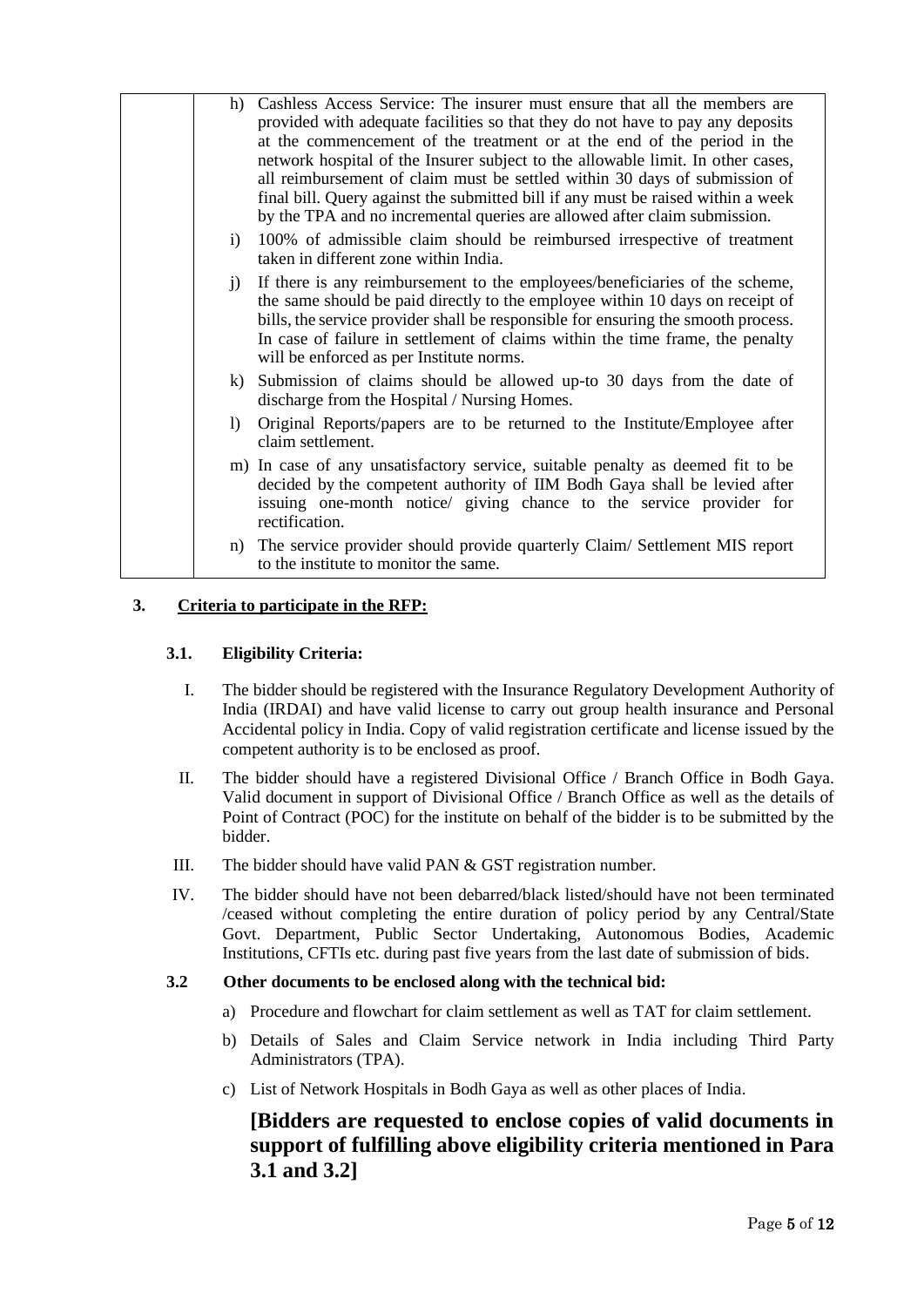#### **4. General Terms and Conditions:**

- I. **Submission procedure:** Technical bid and Financial bid should be kept and sealed in a separate cover / envelope. The two envelopes are to be put in a bigger envelope, sealed and super-scribed as **"Bid for Group Health and Personal Accidental Insurance Policy for IIM Bodh Gaya Employees"** with Reference No. of RFP**.**
- II. Technical bid comprises the documents in support of eligibility criteria as per Para No. 3 (3.1 & 3.2) above and asper Annexure- I.
- III. Financial Bid: The premium should be quoted as per the Format in Annexure- IV only. The bidders are advised to quote their premium in Indian Rupees (INR) only. The bidder shall not tamper/modify manner, RFP will be completely rejected. Goods and Service Tax has to be separately quoted. The Financial Bids of only those firms qualifying the technical evaluation will be considered.
- IV. Tender forms containing 'over written' or 'erased' rate or rates and amount not shown in figures and words in English are liable to rejection.
- V. The bidder should sign on each page of the document.
- VI. Proposal which is not in conformity with the requirement of the institute shall be rejected, without assigning any reason whatsoever.
- VII. Proposal sent by FAX or mail shall not be considered for evaluation.
- VIII. No subsequent increase in premium rates (Except Taxes) will be allowed under any circumstances during policy period of one year.
- IX. The bidder is expected to examine all instructions, Forms, Annexures, Terms & Conditions in the RFP document. Failure to furnish all information required by the RFP document or submission of a RFP not substantially responsive to the RFP document in every respect will be at the bidder's risk and may result in rejection of his bid.
- X. No alterations should be made in any of the contents of the bid document by scoring out/removing any pages online/editing the contents of the bid document etc. In the submitted bid, no variation in the conditions shall be admissible. Bids not complying with the terms & conditions listed in this part are liable to be rejected.
- XI. The bid document and the enclosures as well as all correspondence and documents shall be written in English language. All the columns of the RFP document must be filled in and no column should be left blank. "NIL" or "Not Applicable" should be marked, where there is nothing to report.
- XII. No alteration shall be made by the bidder in the RFP.
- XIII. More than one bid from the same company shall disqualify the insurance provider.
- XIV. Joint Ventures are not allowed to bid.
- XV. Opening and Evaluation of Bids: The institute reserves the right to seek clarifications or additional information/ documents from any bidder regarding its technical bid. Such clarification(s) or additional information/document(s) shall be provided within the time specified for the purpose. Any request and response thereto shall be in writing. If the bidder does not furnish the clarification(s) or additional information/document(s) within the prescribed date and time, the proposal shall be liable to be rejected.
- XVI. The bidders may depute their authorized representatives to remain present during the bid opening process subject to submission of valid authorization letter in the name of the representative to attend the bid opening process.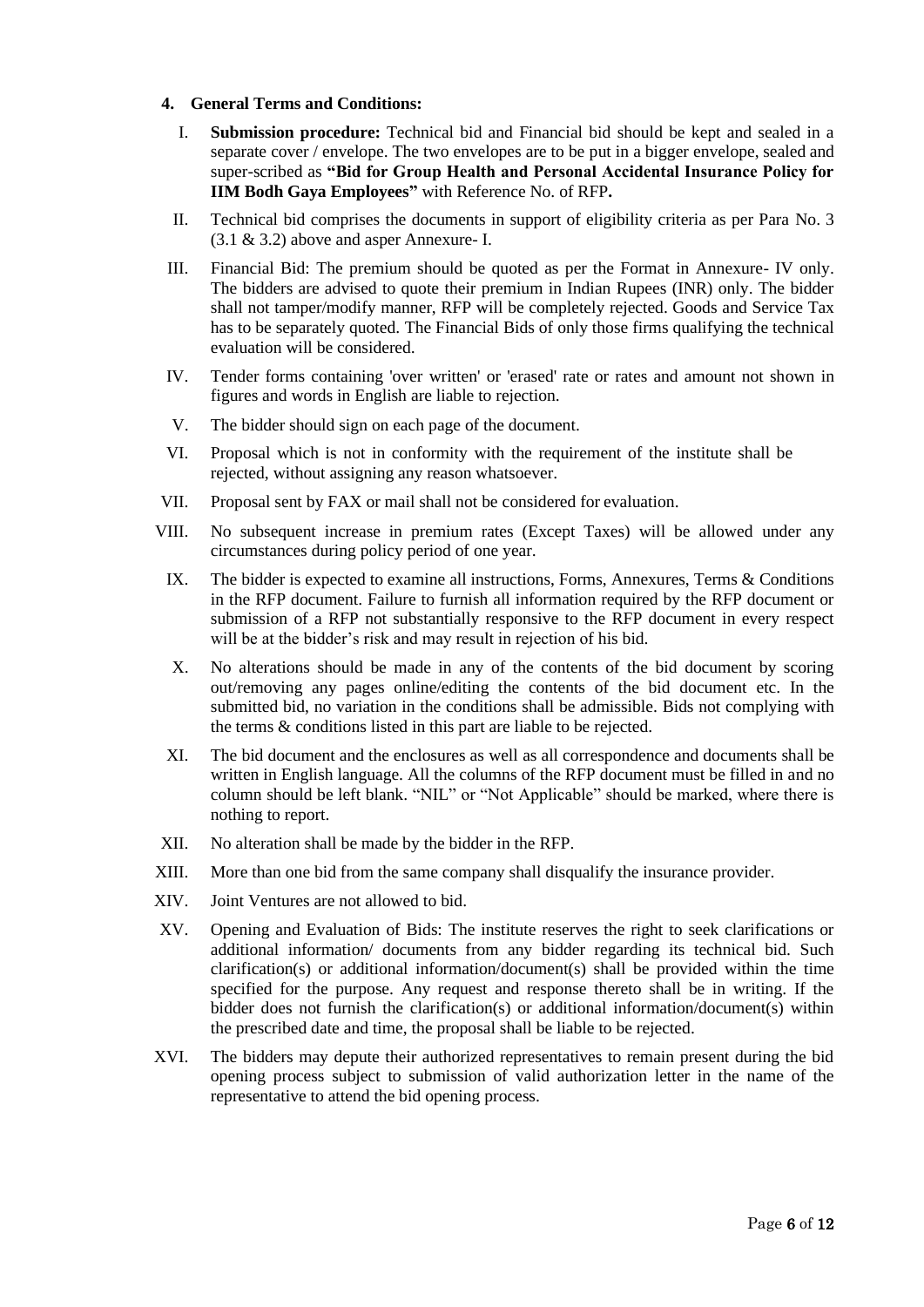- XVII. Selection of successful bidder: Both the technical and financial bids will be opened on same date/time as per the schedule given above. After evaluation of bids, the bidder who is technically qualified as well as quotes the lowest premium amount in total shall be declared as the successful service provider. In the event of receiving more than one financial bid quoting the same premium amount, the final selection of successful bidder shall be made in the following manner.
	- a) **The one with the highest turnover during the last 3 years put together.**
	- b) **If more than one bid having the same total turnover, then by "Draw of Lots".**
- XVIII. The bid shall remain valid 90 (Ninety) days from the date of opening of bids.
- XIX. IIM Bodh Gaya reserves the right to accept /reject any bid(s) either in full or in part without assigning any reasons thereto. In the event of any ambiguity in the policy proposal with regard to any aspect, the interpretation of IIM Bodh Gaya shall be final and binding on the "Insurer". Acceptable bids will be evaluated on the basis of fulfilling eligibility criteria and valid quoted premium rates.
- XX. Proposal, who do not fulfil any of the above conditions, not in prescribed format, unsigned or are incomplete in any respect or conditional bids are liable for rejection.
- XXI. The service provider shall not sublet the policy or transfer the policy to any other insurer/agency or person in any manner.
- XXII. Any act on the part of the bidder to influence anybody in the institute is liable to rejection of his bid.
- XXIII. Canvassing/marketing /offering promotional services etc. in any form whether directly or indirectly in connection with the tender is strictly prohibited and the tenders submitted by the Insurance companies who resort to canvassing will be liable for rejection without any further reference.
- XXIV. IIM Bodh Gaya reserves the right to modify, expand, change, alter, restrict, scrap, refloat or cancel the Tender at any stage without assigning any reason whatsoever.
- XXV. The application for tender does not entitle any tenderer for automatic grant of award.
- XXVI. Tender documents as submitted by a tenderer shall become the property of IIM Bodh Gaya and IIM Bodh Gaya shall have no obligation to return the same to the tenderer.
- XXVII. Dispute Resolution: In the event of any dispute or differences arising under this RFP, the decision of the Director, Indian Institute of Management Bodh Gaya shall be final and binding on both the parties. The decision of IIM Bodh Gaya will be the final in all respect.
- XXVIII. Applicable Law: The Court of Jurisdiction shall be Bodh Gaya for all such purposes.

Chief Administrative Officer Indian Institute of Management Bodh Gaya

Name, Signature and Seal of Authorized Signatory of Bidder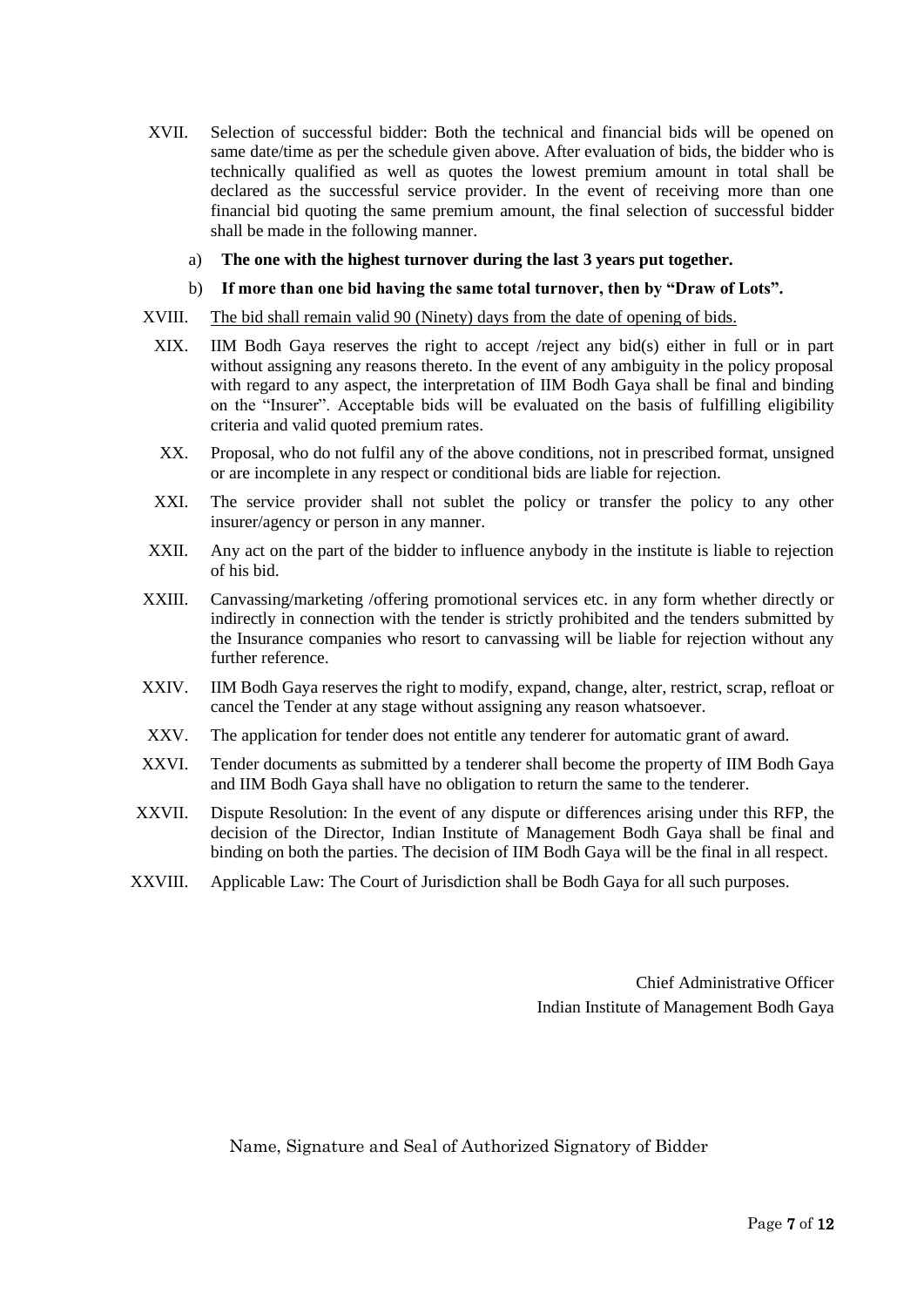#### **TECHNICAL BID**

#### (To be submitted on the letterhead of the bidder)

| Date:                     |                                                                                                                                                                                                                                                                                                                                                                              |                                    |
|---------------------------|------------------------------------------------------------------------------------------------------------------------------------------------------------------------------------------------------------------------------------------------------------------------------------------------------------------------------------------------------------------------------|------------------------------------|
|                           | RFP for : GROUP HEALTH AND PERSONAL ACCIDENTAL INSURANCE POLICY FOR<br><b>EMPLOYEES OF IIM BODH GAYA</b><br>RFP Ref. NO: IIMBG/RFP/Health Insurance Employees/2020-21/01                                                                                                                                                                                                     |                                    |
| Tel/Mob No.:<br>Email Id: | Name of the Bidder/Insurer:<br>Correspondence Address:<br><b>Contact Person Name:</b><br>Mobile No (Contact Person):<br>Copies of all supporting documents duly signed and stamped by the bidder in support                                                                                                                                                                  |                                    |
| Sr.No.                    | of below particulars must be attached along with this checklist<br><b>Particulars</b>                                                                                                                                                                                                                                                                                        | <b>Details/Compliance</b><br>(Y/N) |
| 1.                        | The bidder should be registered with the Insurance Regulatory<br>Development Authority of India (IRDAI) and have valid license to<br>carry out Group Health and Personal Accidental insurance policy<br>of India. Copy of valid registration certificate and license issued by<br>IRDAI is to be enclosed as proof.                                                          |                                    |
| 2.                        | The bidder should have a registered Divisional Office / Branch<br>Office in Bodh Gaya. Valid document in support of Divisional<br>Office / Branch Office in Bodh Gaya as well as the details of Point<br>of Contact (POC) for the institute on behalf of the bidder is to be<br>submitted by the bidder.                                                                     |                                    |
| 3.                        | The bidder should have valid PAN & GST registration number.                                                                                                                                                                                                                                                                                                                  |                                    |
| 4.                        | The bidder should have not been debarred/black listed/should have<br>not been terminated/ ceased without completing the entire duration<br>of policy period by any Central/State Govt. Department, Public<br>Sector Undertakings, autonomous bodies, Academic Institutions,<br>CFTIs etc. during past five years from the last date of submission<br>of bids. (Annexure-III) |                                    |
| 5.                        | Turnover during last three years ending on 31 <sup>st</sup> March, 2018<br>(Copies of P&L Account and Balance Sheet duly certified by a<br>Chartered Accountant should be attached with the bid):                                                                                                                                                                            |                                    |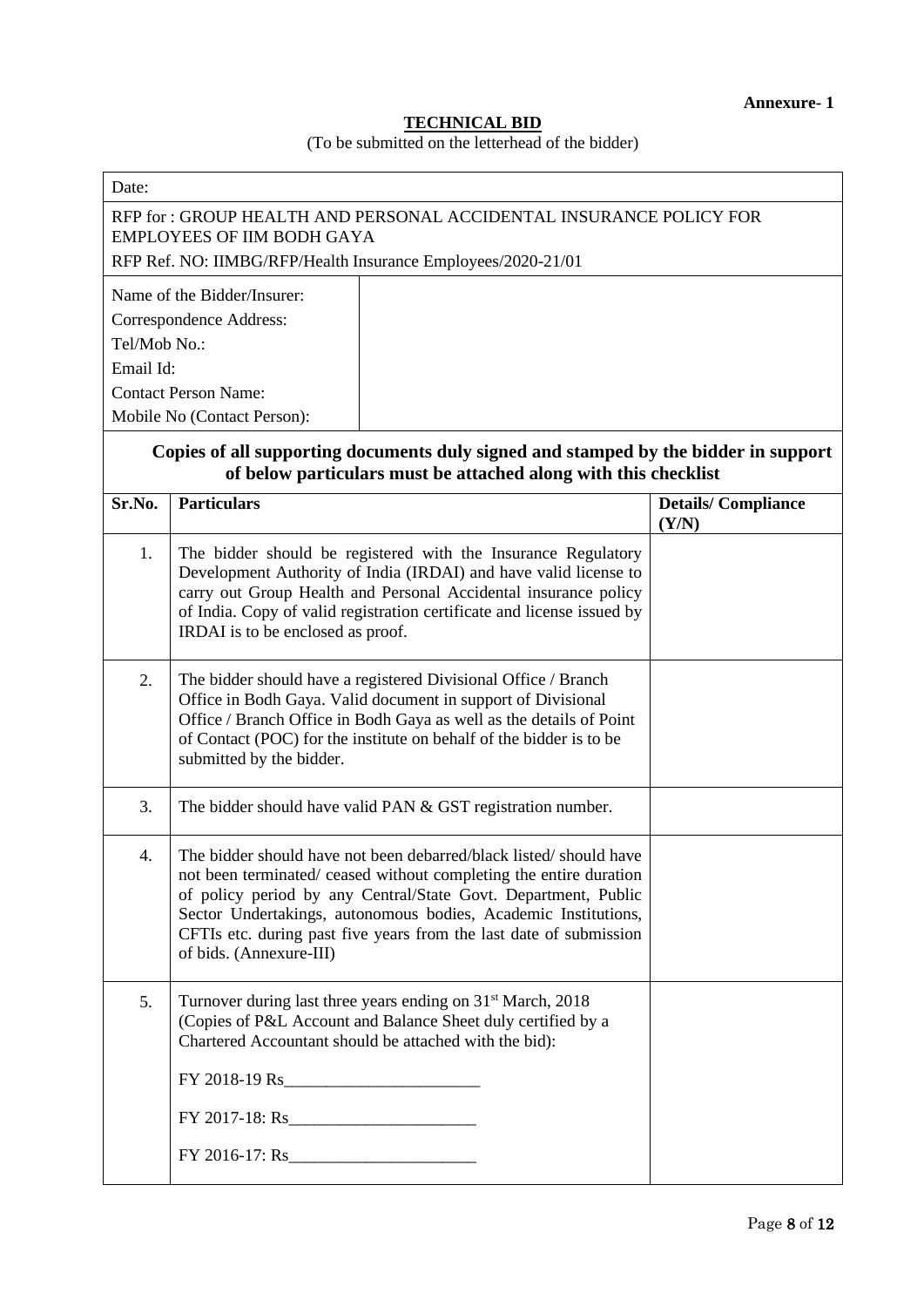| 6. | Bid Forwarding Letter as per Annexure-II                                                                                                         |  |
|----|--------------------------------------------------------------------------------------------------------------------------------------------------|--|
| 7. | Power of Attorney/Authorization Letter, if bid is submitted by the<br>authorized representative of the firm (on the Letterhead of the<br>bidder) |  |
| 8. | Duly signed and stamped of the entire bid document along with its<br>addendum/corrigendum, if any                                                |  |

# **Declaration**

I/we……………………………………(Name of the Authorized Representative of Bidder) of……………………………..(Name of the bidder/insurer) do hereby declare that the entries made here are true to the best of my/our knowledge. I/We hereby agree to abide by all terms and conditions laid down in RFP document.

Place & Date: (Name & signature with stamp of the bidder)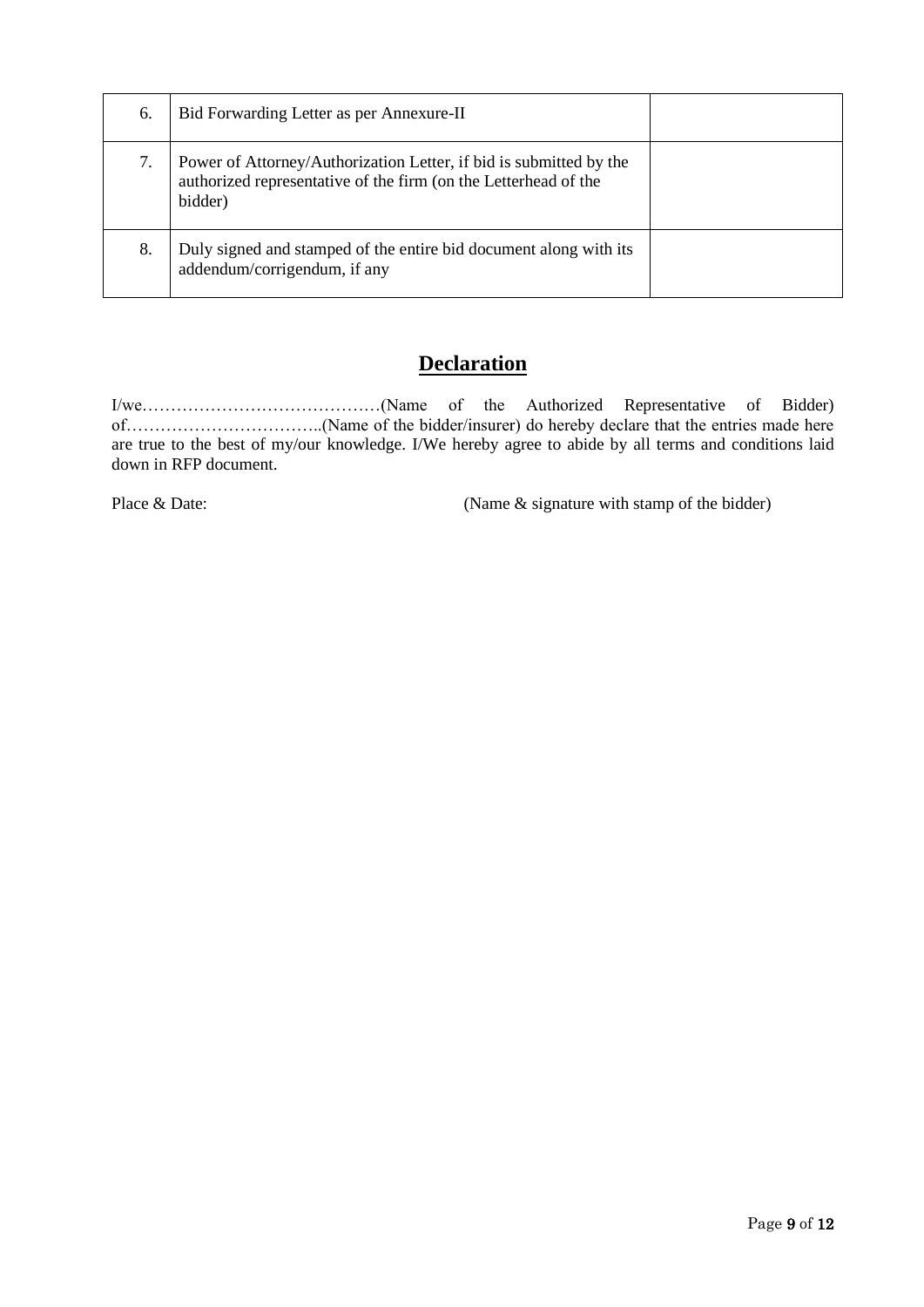### **ANNEXURE-II**

# BID FORWARDING LETTER (To be submitted on the letterhead of the bidder)

Date:

To

Chief Administrative Officer Indian Institute of Management Bodh Gaya Uruvela, Pravandh Vihar, Bodh Gaya Gaya-824234, India

**Sub: RFP for Group Health and Personal Accidental Insurance Policy for Employees of IIM Bodh Gaya,** RFP Ref. NO: IIMBG/RFP/Health Insurance Employees/2020-21/01**.**

Sir,

I/We hereby confirm and declare that I/We have carefully studied the RFP documents therein and undertake myself/ourselves to abide by the terms & conditions laid down in the RFP document.

I/We also keep the offer open for 90 (Ninety) days from the date of opening of bids.

Yours faithfully

(Name & signature with stamp of the bidder)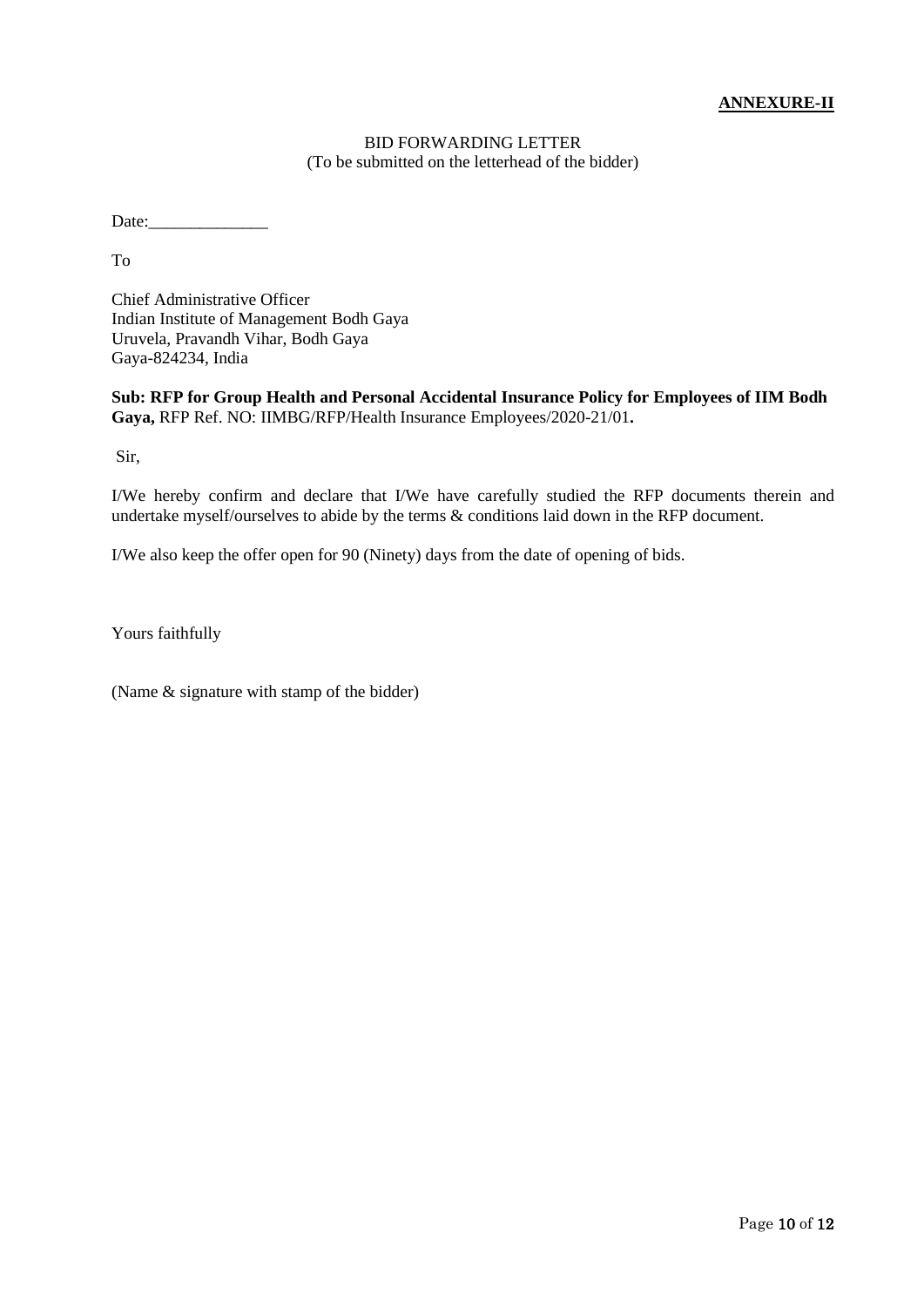#### SELF-DECLARATION ABOUT NON BLACK-LISTING (To be submitted on the letterhead of the bidder)

Date:

To

Chief Administrative Officer Indian Institute of Management Bodh Gaya Uruvela, Pravandh Vihar, Bodh Gaya Gaya-824234, India

**Sub: RFP for Group Health and Personal Accidental Insurance Policy for Employees of IIM Bodh Gaya,** RFP Ref. NO: IIMBG/RFP/Health Insurance Employees/2020-21/01

Sir,

In response to RFP under reference, I/we hereby declare that presently our company is having unblemished record and is not declared ineligible for corrupt & fraudulent practices either indefinitely or for a particular period of time by any Central/State Govt. Department, Public Sector Undertakings, Autonomous Bodies, Academic Institutions and Commercial Organizations.

We further declare that presently our firm is also not blacklisted/debarred and not declared ineligible for any reason other than corrupt & fraudulent practices by any Central/State Govt. Department, Public Sector Undertakings, Autonomous Bodies, Academic Institutions and Commercial Organizations in past five years from the last date of submission of bid.

If this declaration is found to be incorrect then without prejudice to any other action that may be taken, my/our performance security may be forfeited in full and the RFP if any to the extent accepted may be cancelled.

Yours faithfully

(Name & signature with stamp of the bidder)